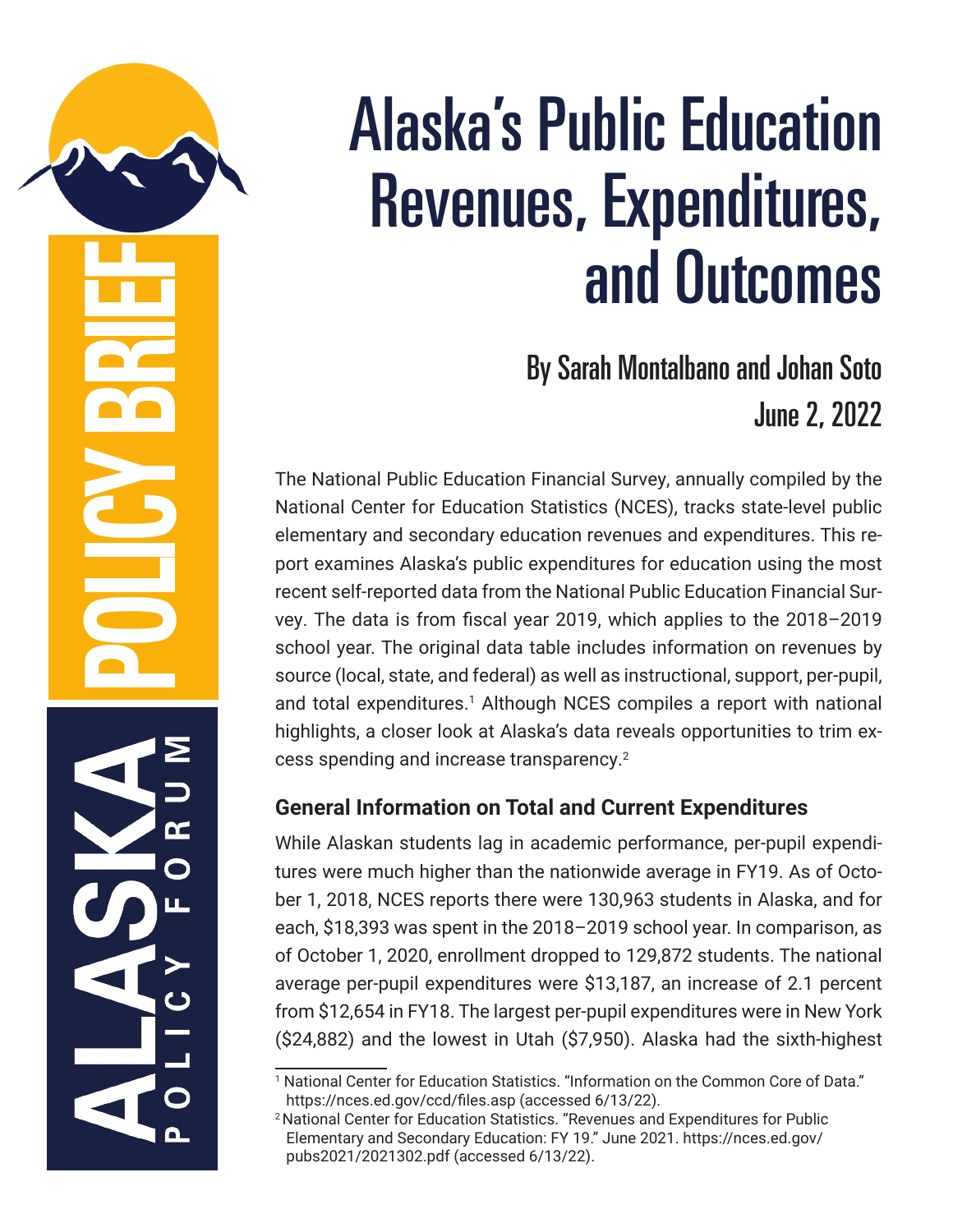per-pupil expenditures nationwide; per-pupil expenditures increased 1.7 percent adjusted for inflation from the previous 2017–2018 school year.

The NCES report and data tables measure total expenditures in several ways. The most useful metric is current expenditures, which are funds spent on instruction and support of public schools; current expenditures exclude capital outlay for constructing and purchasing property, as well as interest payments on debts. Alaska's current expenditures for education were about \$2.4 billion for FY19. Total expenditures, in contrast, include capital spending as well as interest payments on debt, which have the potential to vary dramatically year to year and make comparisons across states less useful. Alaska's total expenditures totaled \$2.57 billion for FY19, revealing that \$125 million was spent on capital and debt maintenance.

#### **Figure 1: Current Expenditures Sources (\$)**



- Paid From State and Local Funds
- **Paid From Federal Funds**

Where are current expenditures sourced from? The data table notes that about \$2.2 billion in expenditures were paid from state and local funds and \$229 million through the federal government, an increase from \$212 million in FY18. The NCES data tables do not distinguish between expenditures paid for by the state and those paid for by local governments; however, because 63 percent of revenues are coming from the state, it is reasonable to assume that most of this category is being paid for by the state, not local governments.

#### **Total Revenues**

Total revenues for education from all sources comprised \$2.561 billion, which is slightly higher than the total expenditures for education, at \$2.541 billion. Figure 2 illustrates the breakdown of revenues by local, state, and federal revenues

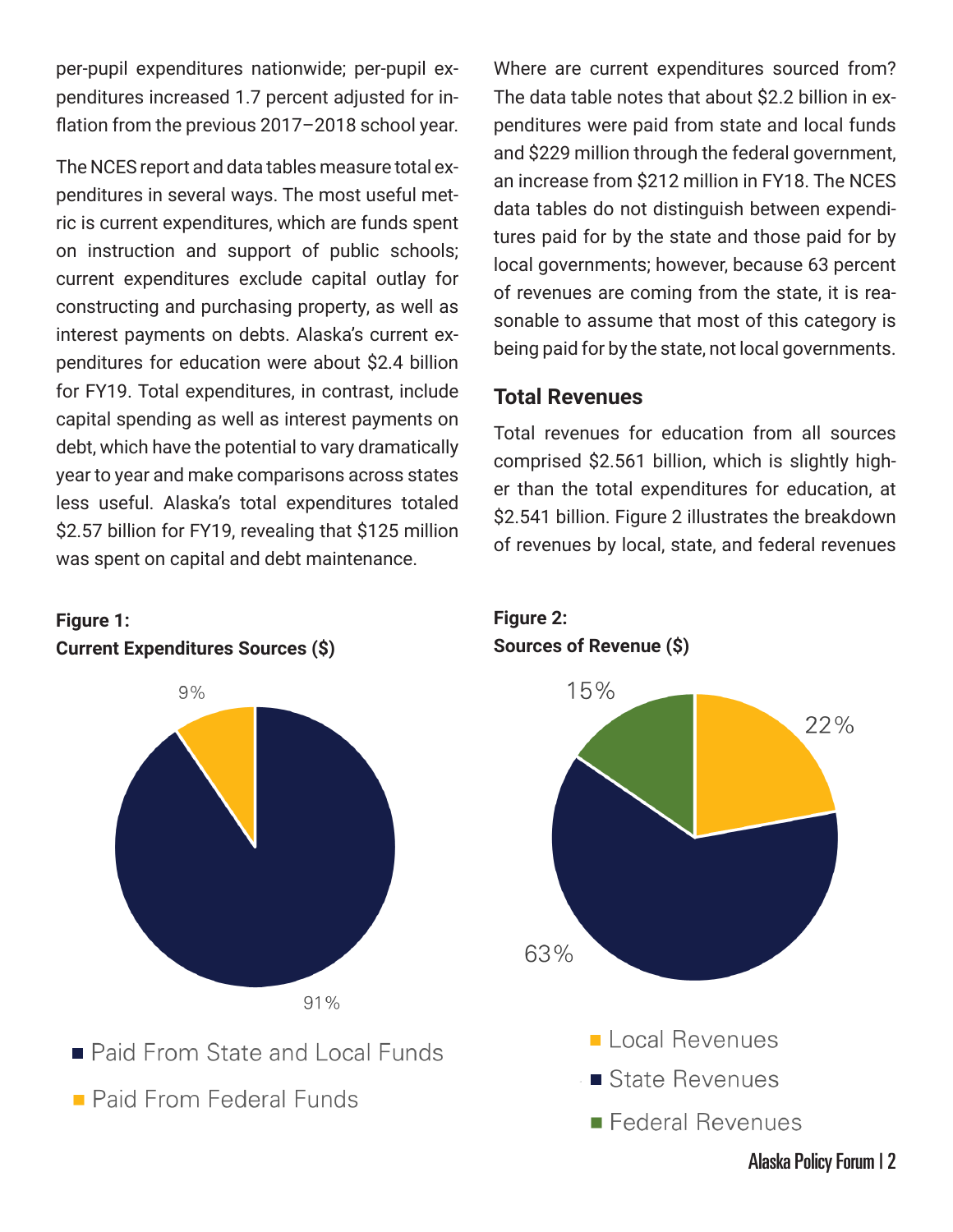for Alaska. The NCES states in another report that in the 2016–2017 school year, two years prior to this data, "In 23 states, more than half of all revenues came from state governments, while in 17 states and the District of Columbia, more than half of all revenue came from local governments. In the remaining 10 states, no single revenue source comprised more than half of all revenues." 3 Alaska, with 62 percent of education revenues coming from the state in FY17, still provides most revenues in FY19, and its share has increased one percent.

#### **State and Federal Revenues**

State revenues by far contributed the most  $-$  almost \$1.6 billion, or 63 percent of total revenues – to education in Alaska. In contrast to local and federal revenues, state revenues are not subdivided into sources in the data table.

Though the state of Alaska largely funds education, federal revenues comprised about \$395 million of available funds. Of the federal revenues, about 51 percent are distributed through the state of Alaska (up from 48 percent the previous year), and less than one percent is distributed through intermediate agencies. Nine percent is awarded through direct grants, but surprisingly, the "federal revenues other sources" category comprised 38 percent of federal revenues.

#### **Local Revenues**

Local revenues, according to Figure 4, supplied about 22 percent of total revenues. Of these, most local revenues came from local government property taxes (51 percent) and other local

#### **Figure 3: Federal Revenues (\$)**



- Direct Grants
- Through State
- Through Intermediate Agencies
- Other Sources

government non-property taxes (38 percent). The third-largest portion of local revenues was "other revenues," or 5 percent. It is not disclosed where other local revenues come from. Figure 4 demonstrates that food services (2 percent) and student activities (2 percent) contributed only slightly to local revenues, while the remaining categories were negligible. In total, local revenues comprised \$566 million available for spending on education in Alaska.

#### **Instructional Expenditures**

The bulk of spending on education is instructional expenditures, which were \$1.28 billion in FY19. Figure 5 demonstrates the breakdown of instruc-

<sup>3</sup> National Center for Education Statistics. "Public Revenue Sources." May 2022. https://nces.ed.gov/programs/coe/ indicator/cma (accessed 6/13/22).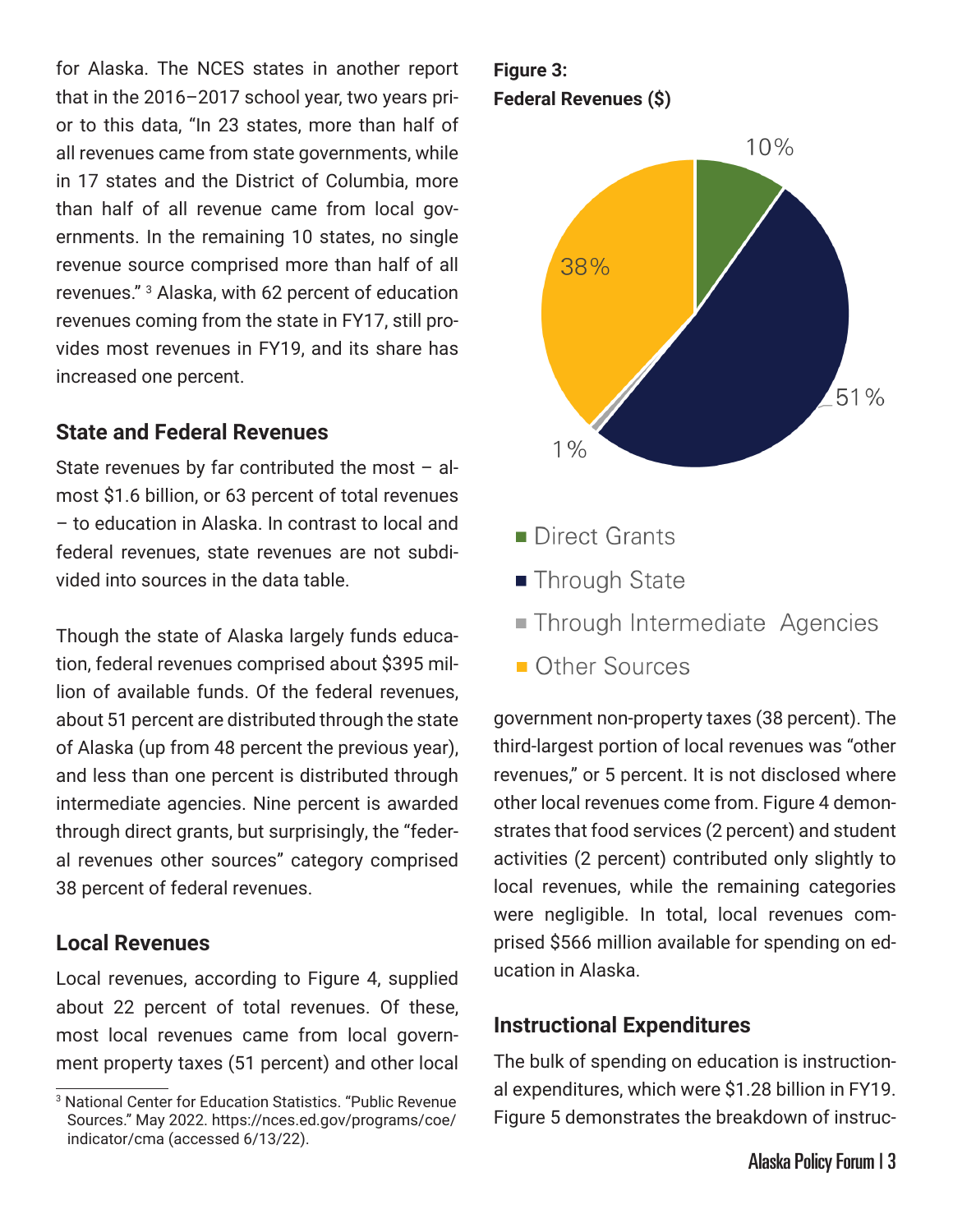#### **Figure 4: Local Revenues (\$)**



- Food Services
- Student Activities
- Other Revenues
- $\blacksquare$  Individual Tuition
- Transportation Fees from Individual
- **Textbook Revenues**
- **Tuition from LEAs**
- **Transportation Fees from LEAs**
- Summer School

tional expenditures. 56 percent of instructional expenditures went to instructor salaries and 33 percent to instructor benefits. Total spending on salaries was \$727 million in FY19; this is an increase of about \$11 million compared to \$716 million in FY18. Benefits also increased somewhat, with \$418 million in FY19 compared to \$414 million in FY18.

#### **Figure 5: Instructional Expenditures (\$)**



- **Tuition to Other LEAs In-State**
- Supplies
- Property
- Other

Expenditures in the "tuition to private and out-ofstate schools" category increased from \$612,125 to \$724,153, which for Alaska consists mostly of tuition for online programs paid by the state to supplement or replace in-person learning. Expenditures on supplies for public schools decreased to \$60.6 million in FY19 compared to \$61.6 million in FY18; supplies represented about 5 percent of instructional expenditures. Expenditures on property decreased from \$3.6 million in FY18 to \$3.4 million in FY19, representing a cost savings of about \$195,000.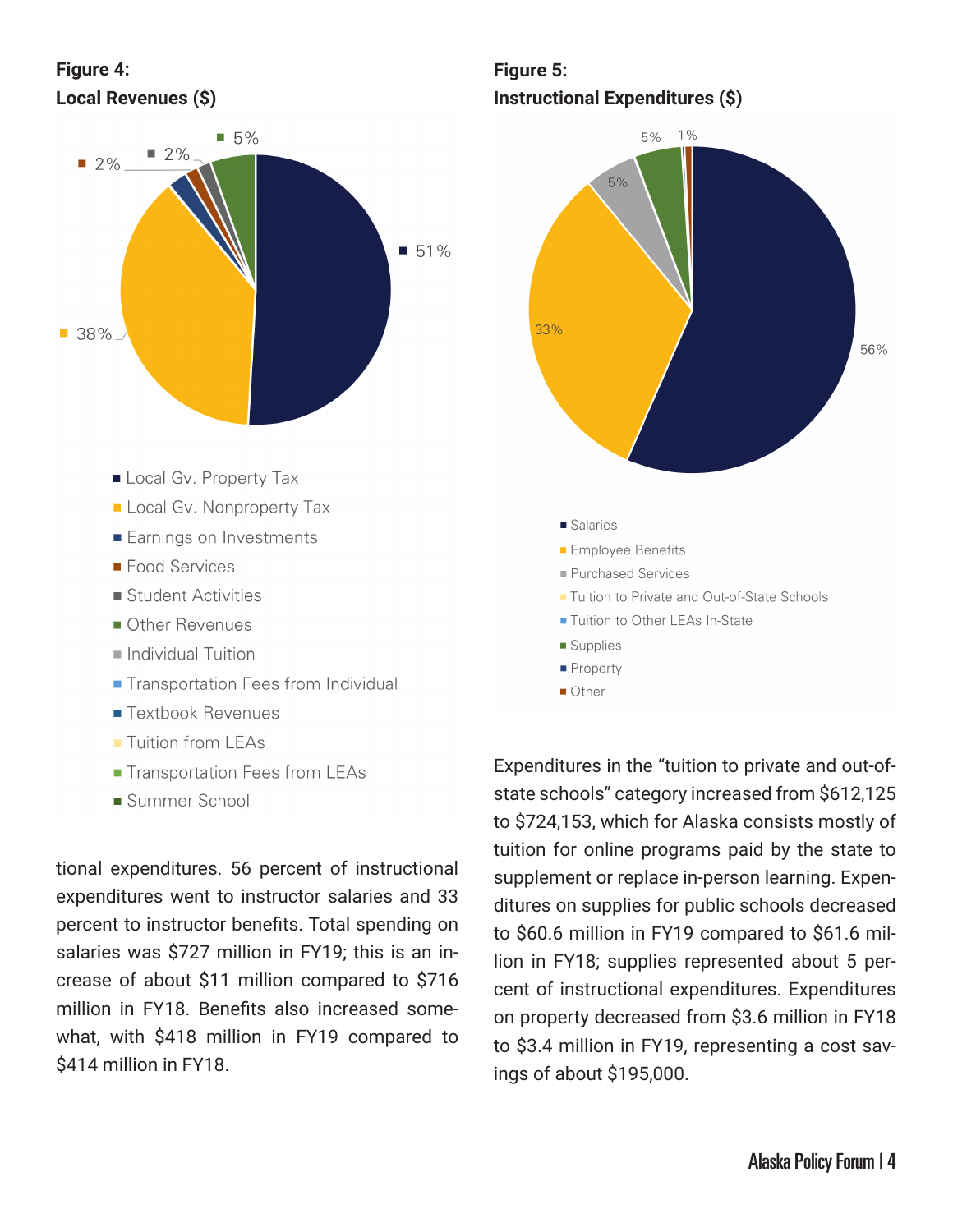About \$65.8 million were spent on purchased services, representing about 5 percent of instructional expenditures. This is an increase of \$4.3 million from FY18, which reported about \$61.5 million on purchased services.

Unfortunately, \$9.8 million is reported under "other instructional expenditures," making it difficult to ascertain exactly how it was spent; however, it is likely most went to extracurricular and co-curricular activities, school librarians, professional development, and other worthy supports of instruction.

#### **Support Expenditures**

Support expenditures in FY19 amounted to about \$1 billion. Figure 6 shows the breakdown of spending, with operation and maintenance accounting for 28 percent of support expenditures, instructional staff support comprising 19 percent, and student support services using 18 percent.

Student support services increased \$6 million to \$187 million in FY19. Instructional staff support increased from \$191 million in FY18 to \$200 million in FY19.

Unfortunately, both general administration and school administration saw some increases in support expenditures between FY18 and FY19. General administration reported \$34.6 million in FY18, which increased to \$35.2 million in FY19. School administration increased to \$147.4 million in FY19 from \$145.4 million in FY18. Operation and maintenance, the largest portion of support expenditures, increased by \$13 million to \$294 million in FY19 (compared to \$280.6 million in FY18). Pupil transportation expenditures decreased slightly from \$81.8 million in FY18 to \$81.6 million in FY19. Other support services,

#### **Figure 6: Support Expenditures (\$)**



which includes business support and central support, increased from \$92.6 million in FY18 to \$93.8 million in FY19.

Noninstructional services, which include food services and enterprise operations, cost \$87.4 million, an increase from the FY18 figure of \$86.6 million. Enterprise services are designed to be financed, at least in part, by user charges, and food services sometimes are. In addition, nearly \$106 million was spent in FY19 on paying interest and principal on long-term debt obligations incurred by school systems. This is a slight decrease from the \$113 million spent in FY18 on debt service.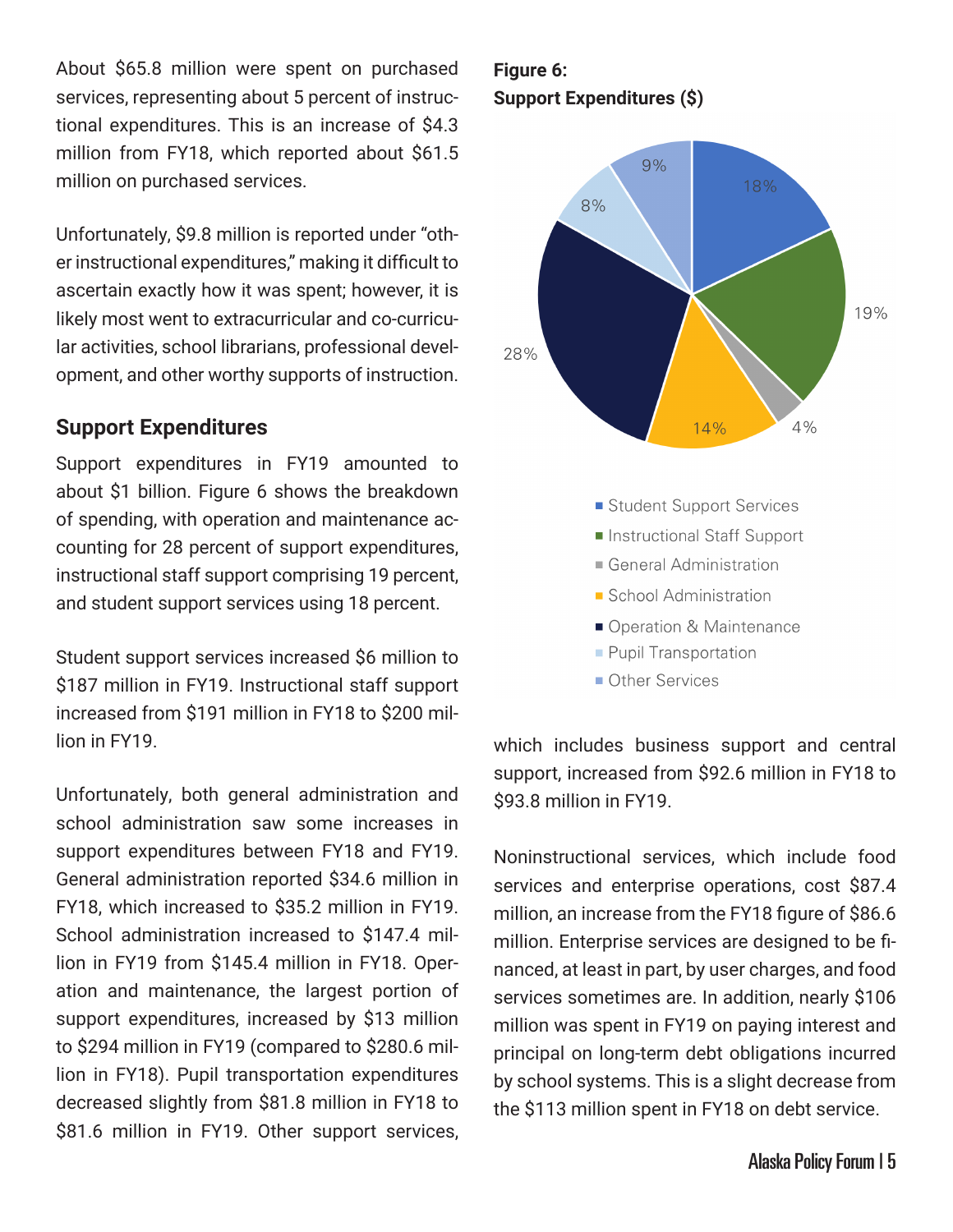#### **Alaska's Educational Outcomes**

It is clear from the preceding financial analysis that Alaskan students are – or at least, should be – adequately funded to meet grade-level educational standards. Unfortunately, education outcomes in Alaska are abysmal. Alaska posted the fourth-lowest graduation rate nationwide in the 2018-2019 school year, ahead of only Arizona, New Mexico, and the District of Columbia.4 Alaska's fourth-graders have the fifth-lowest percentage proficient in mathematics and are dead last in fourth-grade reading, according to the 2019 National Assessment of Educational Progress (NAEP).<sup>5</sup> Despite Alaska's poor educational performance, per-pupil expenditures in the 2018- 2019 school year were sixth-highest nationwide.

Looking to 2022, the Department of Education and Early Development (DEED) accounts for the largest source of state UGF spending excluding federal funds, and the second-largest considering all funding sources.<sup>6</sup> The FY22 state budget allocated \$1.64 billion to DEED, 79 percent of which is concentrated in K-12 aid to school districts.

From 2000 to 2018, Alaska's per-pupil spending increased by 37 percent, from \$12,930 to \$17,726 in 2018 dollars.7 In 2018, Alaska's per-pupil spending was 41 percent higher than the na-

- 4 National Center for Education Statistics. "Public High School Graduation Rates." May 2021. https://nces. ed.gov/programs/coe/indicator/coi (accessed 6/13/22).
- 5 The Nation's Report Card. "State Performance Compared to the Nation: Mathematics." https://www. nationsreportcard.gov/profiles/stateprofile (accessed 6/13/22).
- 6 Quinn Townsend. "Alaska Fiscal Year 2022 Budget Blocks." Alaska Policy Forum. November 23, 2021. https://alaskapolicyforum.org/2021/11/alaska-fiscalyear-2022-budget-blocks (accessed 6/13/22).
- 7 National Science Board. "Science & Engineering State Indicators: Expenditures per Pupil for Elementary and Secondary Public Schools." https://ncses.nsf.gov/ indicators/states/indicator/public-school-per-pupilexpenditures (accessed 6/13/22).

**Figure 7: DEED Budget FY22**



tional average. By all measures, Alaska's schools are sufficiently funded, but misallocation and mismanagement may be contributing to Alaska's dismal performance in literacy and mathematics.

The Performance Evaluation for Alaska's Schools (PEAKS) exam has tracked academic performance in Alaska since 2017. As of 2021 PEAKS data showed that only 39.5 percent of students tested were advanced or proficient in English Language Arts (ELA), and only 32.4 percent were advanced or proficient in mathematics.<sup>8,9</sup> This

<sup>8</sup> Alaska Department of Education and Early Development. "2020-2021 Statewide Results: Performance Evaluation for Alaska's Schools." https://education.alaska.gov/assessment-results/ Statewide/StatewideResults?schoolYear=2020- 2021&isScience=False (accessed 6/13/22).

<sup>9</sup> Sarah Montalbano. "PEAKS Performance 2021: The Pandemic Did Alaska's Students No Favors." Alaska Policy Forum. October 18, 2021. https:// alaskapolicyforum.org/2021/10/peaks-2021-report (accessed 6/13/22).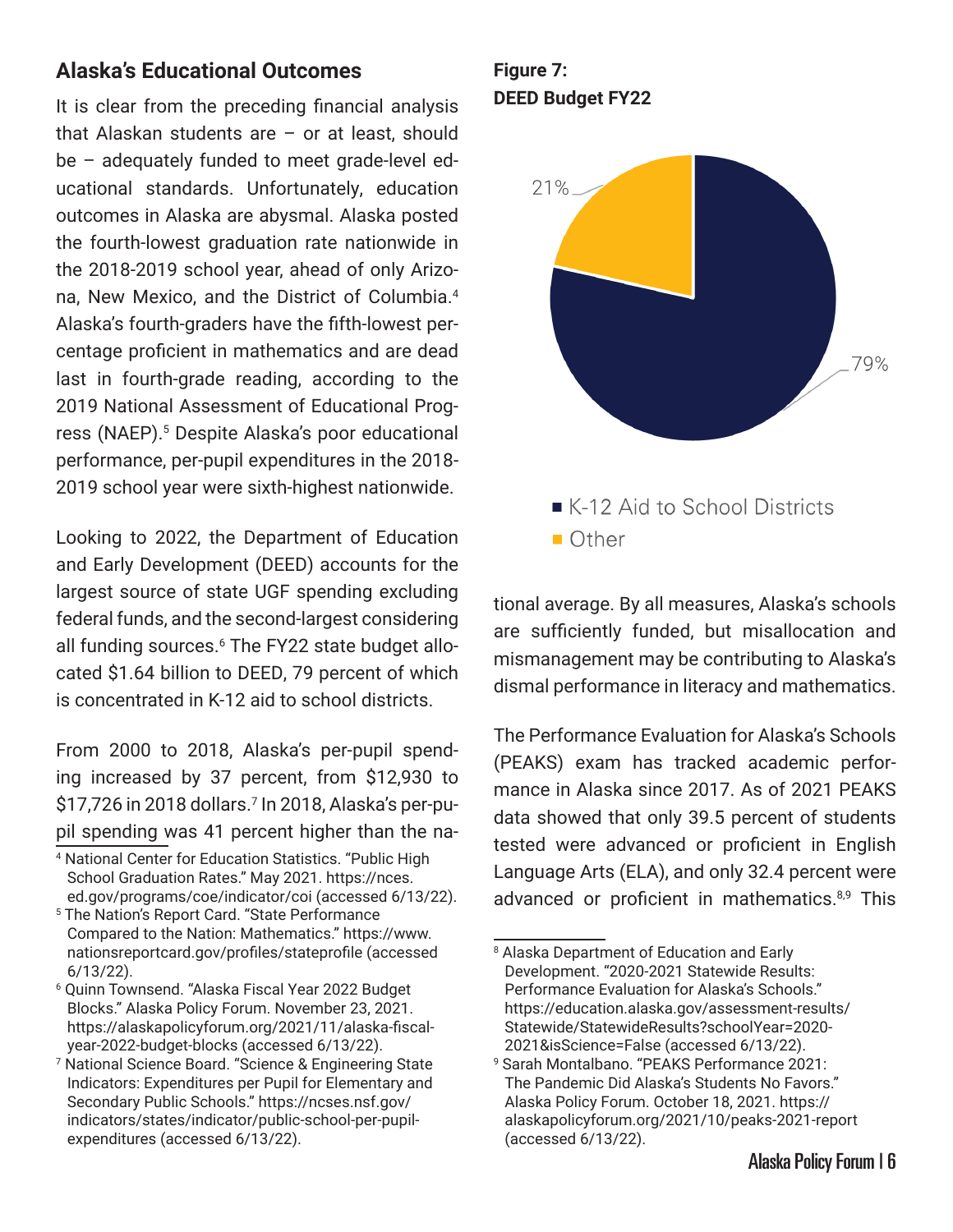lack of proficiency compounds over time: students without an adequate foundation in reading and mathematics tend to fall farther behind as they struggle with more complex material. By ninth grade, the average proficiency for Alaskan students drops to 36.2 percent for ELA and 30.7 percent for mathematics.

When compared to other states, Alaska's educational outcomes look even more dire. The National Assessment for Educational Progress (NAEP) surveys students across the nation annually to measure grade-level proficiency in mathematics and reading measured by national standards. Utah, which had the lowest per-pupil expenditures of \$7,576 in 2018, ranked 10th in fourthgrade mathematics and tied for fourth in fourthgrade reading in the 2019 NAEP administration.

In statewide comparisons, Florida's NAEP scores are particularly relevant. In the early 2000s, Florida lagged behind the national average in both mathematics and reading.<sup>10</sup> However, in 2003, a comprehensive early education initiative reformed Florida's system with a strong emphasis on raising literacy rates, especially among the state's large population of non-native English speakers. Today, Florida serves as a model for the rest of the country: its fourth-grade students are fourth in the nation as of 2019 in both mathematics and reading. The truly astonishing part is that Florida spent, as of 2018, only \$9,663 per pupil.

Following Florida's example by implementing a standard for proficiency-based promotion should help Alaska's students.<sup>11</sup> By monitoring early performance and addressing weaknesses as early as possible, educators and parents can better prepare students to advance to more difficult subject matter. In addition, the state should enable students and parents to choose the kind of learning that works best for them. When PEAKS results are examined separately for traditional public schools and charter schools, the difference is evident – charter schools outperformed public schools in both ELA and mathematics at every grade level.<sup>12</sup> This data indicates the potential for educational choice options to vastly improve learning outcomes in Alaska.

Facilitating educational choice by tying funding to students, rather than institutions, gives parents and their children direct opportunities to choose the education that fits their needs  $-$  be it public school, charter school, online school, or homeschooling.<sup>13</sup> With over 60 percent of students struggling to attain grade-level proficiency in mathematics and reading, Alaska has significant work ahead to meet the needs of its students.

Though financial data suggest that Alaska's public schools should be adequately funded, dismal

<sup>&</sup>lt;sup>10</sup> The Nation's Report Card. "Explore a Focal Jurisdiction: Florida." https://www.nationsreportcard.gov/profiles/ stateprofile/overview/FL?cti=PgTab\_OT&chort=1&sub- =MAT&sj=FL&fs=Grade&st=MN&year=2019R3&sg=- Gender%3A%20Male%20vs.%20Female&sgv=Difference&ts=Single%20Year&tss=2019R3&sfj=NP (accessed 6/13/22).

<sup>&</sup>lt;sup>11</sup> Quinn Townsend. "Read by Nine or Fall Behind: Alaska's Students Are Set up to Fail." Alaska Policy Forum. January 11, 2021. https://alaskapolicyforum. org/2021/01/read-by-9-or-fall-behind/ (accessed 6/13/22).

<sup>12</sup> Sarah Montalbano. "PEAKS Performance 2019: Victories for Alaska Charter Schools." Alaska Policy Forum. November 24, 2020. https://alaskapolicyforum. org/2020/11/peaks-2019-charter-schools/ (accessed 6/13/22)

<sup>13</sup> Corey A. DeAngelis. "Report: Funding Students Instead of Institutions in Alaska." Alaska Policy Forum. January 26, 2021. https://alaskapolicyforum.org/2021/01/reportfunding-students/ (accessed 6/13/22).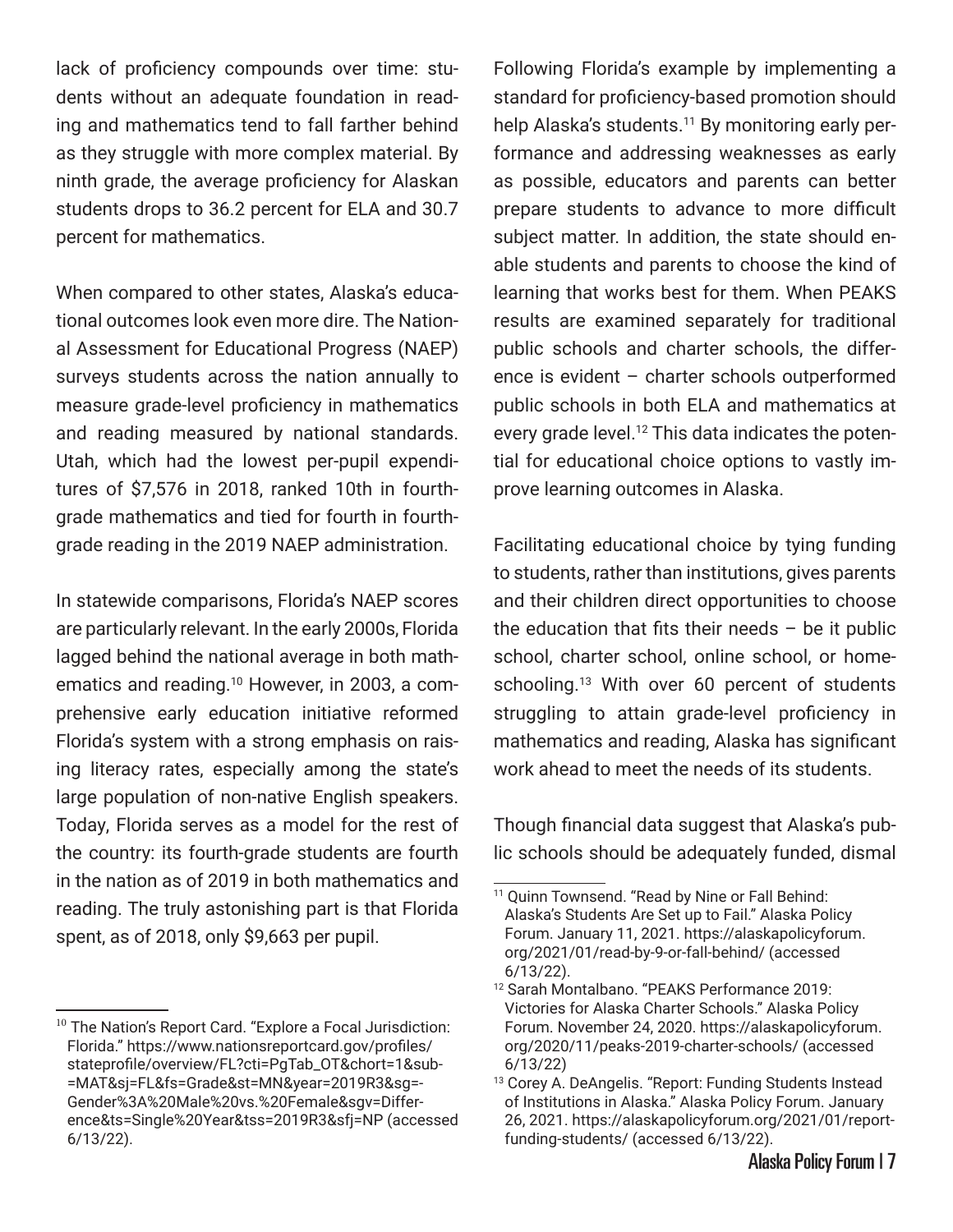education outcomes suggest that implementing early literacy programs and funding students instead of institutions would benefit students more than continually increasing state spending.<sup>14</sup>

#### **Conclusion**

The unusual circumstances of the COVID-19 pandemic on education budgets around the nation are not reflected in this analysis, which examines fiscal data from the 2018-2019 school year. It is likely that COVID relief funds have increased the share of federal government funding for education in Alaska, at least temporarily; however, it is probable that a budget composition similar to 2018-2019 will return when the federal spending spree ends.<sup>15</sup>

Instructional expenditures comprised nearly \$1.3 billion of a \$2.3 billion total budget, and most instructional expenditures were salaries and benefits. However, there are ample opportunities to trim the \$1 billion in support services through price competition and rededicating saved funds towards instruction. Because support services include general and school administration, finding innovative solutions to climbing administrative costs could save millions.

Though teacher salaries would be a valuable place to find savings simply because they comprise most instructional expenditures, support expenditures were 43 percent of total expenditures and instructional expenditures were 53 percent of total expenditures. A Texas study from 2010 suggested that districts with expenditure ratios of more than 65 percent on instruction performed significantly better on Texas state examinations than districts that spent 60 percent or less on instruction.<sup>16</sup> Though this study applies to districts in Texas, not states, Alaska's dismal performance on national and state exams may align with the findings of this study.<sup>17</sup> Allocating funds more heavily toward instruction rather than support may be a helpful first step in helping Alaska's children read by nine and develop basic mathematics skills.

Both general administration and school administration spending increased since FY18; reversing both these increases to FY18 levels would save more than \$2.6 million. Further, debt service comprised \$106 million, which could be reduced by effectively paying down and managing debt and, in the future, taking on less debt.

Alaska is one of the 23 states funding more than half of expenditures through state revenues, and as of FY19 the state funds 63 percent of education revenues. The school year 2016–2017 report notes that Alaska had one of the highest percentages of revenues coming from federal sources, which was 14 percent that year but increased to 16 percent in FY18. 10 states do not have any single revenue source providing more than half of revenues. It should not be unusual that localities

<sup>14</sup> Mykala Steadman. "The Literacy of Alaska's Children Must Be Addressed." Alaska Policy Forum. October 22, 2019. https://alaskapolicyforum.org/2019/10/literacymust-be-addressed (accessed 6/13/22).

<sup>15</sup> Quinn Townsend. "Cash for Alaska's School Districts: Updated." Alaska Policy Forum. April 29, 2022. https:// alaskapolicyforum.org/2022/04/cash-for-alaskasschool-districts-updated (accessed 6/13/22).

<sup>&</sup>lt;sup>16</sup> Timothy B. Jones and John R. Slate. "The 65% Instructional Expenditure Ratio and Student Achievement: Does Money Matter?" Current Issues in Education. Volume 13, Number 4. https://www. timothybjones.net/pdf\_docs/487-2535-1-PB%5b1%5d. pdf (accessed 6/13/22).

<sup>&</sup>lt;sup>17</sup> The Nation's Report Card. "2019 Reading State Snapshot Report: Alaska, Grade 4, Public Schools." https://nces. ed.gov/nationsreportcard/subject/publications/stt2019/ pdf/2020014AK4.pdf (accessed 6/13/22).